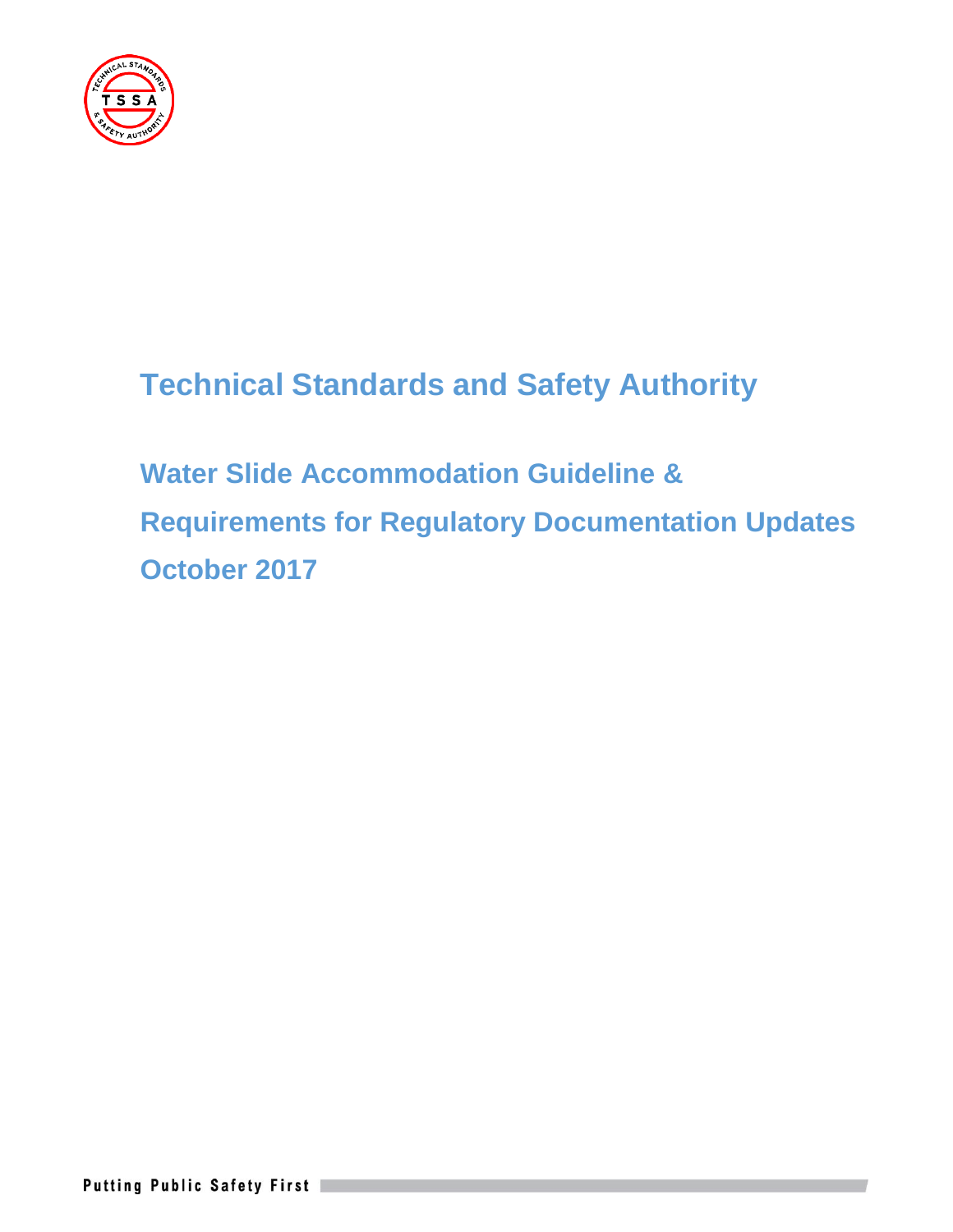

# Contents

| $\mathbf{1}$ .   |  |  |  |  |  |
|------------------|--|--|--|--|--|
| 2.               |  |  |  |  |  |
| $\overline{3}$ . |  |  |  |  |  |
|                  |  |  |  |  |  |
|                  |  |  |  |  |  |
|                  |  |  |  |  |  |
|                  |  |  |  |  |  |
|                  |  |  |  |  |  |
|                  |  |  |  |  |  |
|                  |  |  |  |  |  |
|                  |  |  |  |  |  |
|                  |  |  |  |  |  |
| 4.               |  |  |  |  |  |
| 5.               |  |  |  |  |  |
| 6.               |  |  |  |  |  |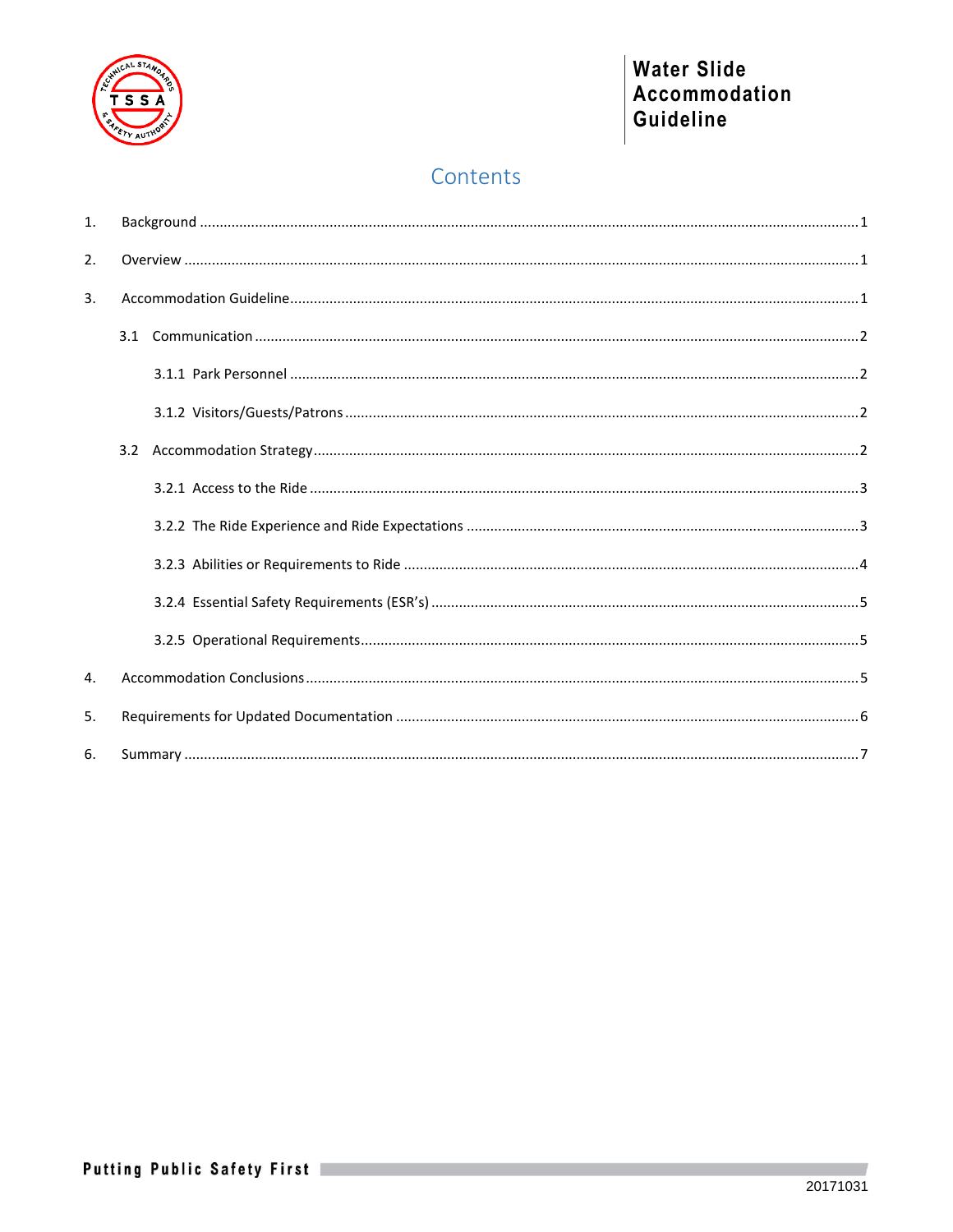

## <span id="page-2-0"></span>*1. Background*

The Technical Standards and Safety Authority (TSSA) has become aware of instances at waterparks in Ontario where patrons with disabilities or accessibility requirements have experienced exclusion from participating in waterslide ride activities.

The primary reason for exclusion from participation was due to the patron's failure to meet:

- Physical requirements specified in the technical dossier or
- Requirements specified in the device manual or operating instructions.

To address the more frequently occurring accommodation requests from various patrons, a group of Ontario Waterpark owners met with the TSSA in October 2015 to discuss initiatives that could be undertaken to:

- expand accessibility options for currently prohibited patrons
- maintain an equivalent or acceptable level of safety, while offering accommodation solutions.

### <span id="page-2-1"></span>*2. Overview*

The intent of this document is to establish basic guidelines for owners to follow when devising accommodation strategies and to set expectations about the process and documentation. This guideline provides high-level direction that intends to capture or require;

- that a level of due diligence has been applied,
- the accommodation strategy is sound and built on accepted practices, and
- the outcomes are appropriately documented.

### <span id="page-2-2"></span>*3. Accommodation Guideline*

In developing strategies related to enhanced accommodation, it is advisable to utilize a comprehensive methodology, such as a risk assessment framework, that

- addresses various scenarios,
- identifies hazards and their mitigations, and
- ensures that residual hazards are minimized to their lowest consequence to maintain safety.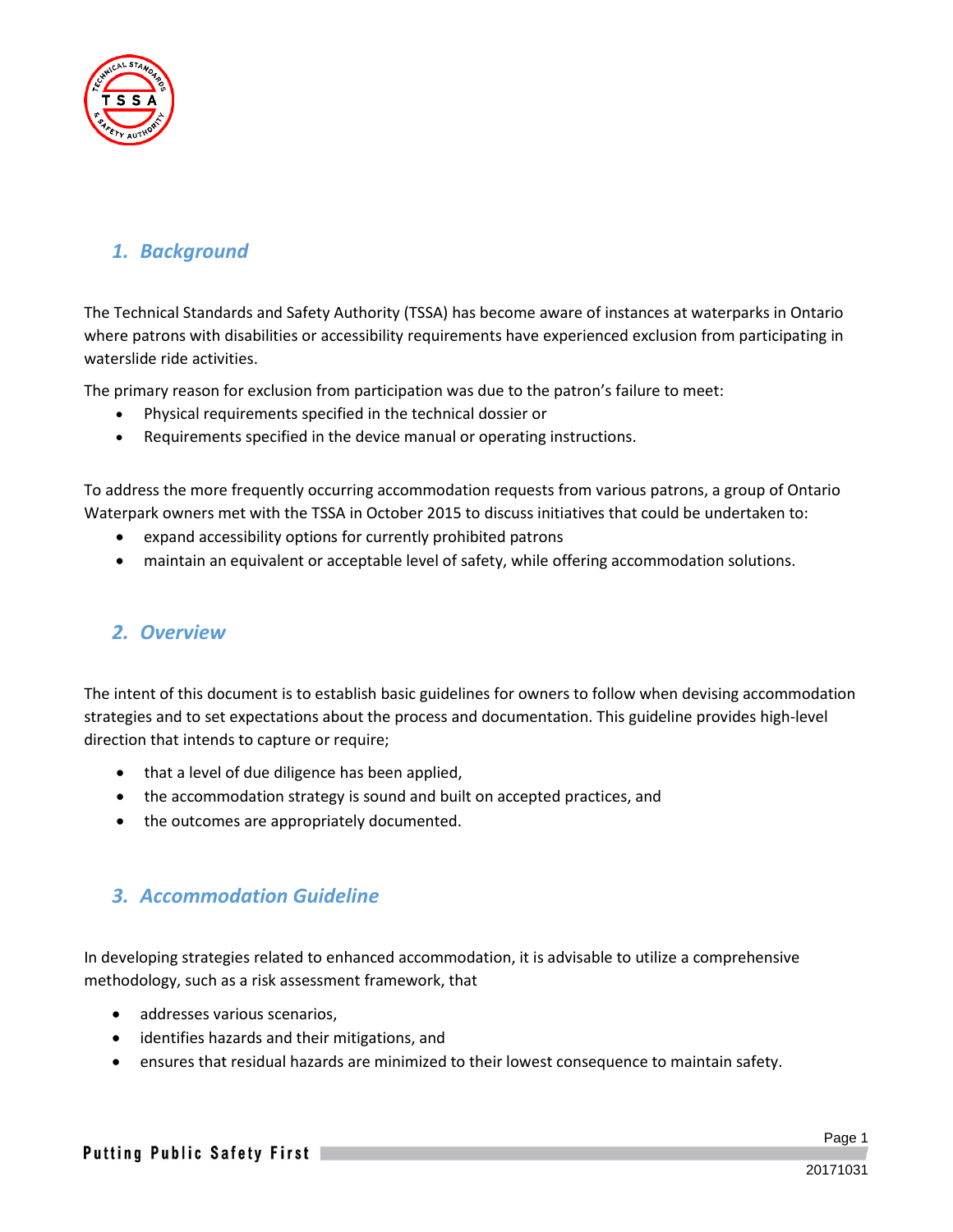

Utilizing a structured approach ensures equivalent safety is maintained while ensuring compliance with regulatory requirements.

The following is a series of issues that waterpark owners / operators should consider when developing an enhanced accommodation strategy.

#### <span id="page-3-0"></span>*3.1 Communication*

It is essential that waterparks develop a communication strategy (print, digital, social media, etc.) to inform the required persons about the accommodation options that the waterpark has undertaken.

The communication strategy should consider the needs of both the public and park staff.

#### <span id="page-3-1"></span>**3.1.1 Park Personnel**

Park personnel, including ride attendants, ride operators, and other park personnel should be aware of the waterpark's accommodation plan.

These persons should know the park protocol for enacting an accommodation request or alternatively should know where to direct patrons to have their special accommodations needs heard and managed.

Staff should undergo training on these processes and should know where to obtain the written operating procedures of the park as related to handling accommodation requests.

#### <span id="page-3-2"></span>**3.1.2 Visitors/Guests/Patrons**

Ideally, guests of the waterpark, upon their arrival should be able to ascertain that the water park has provisions for enacting alternative accommodation arrangements.

From the implemented communication strategy, visitors to the park should be able to glean a basic understanding of:

- how to connect with park personnel to understand the park's alternate accommodation strategies, or
- what options or guidelines are available for alternative accommodation (via printed materials, park signage, ride signage, social media, web site information) that visitors can already follow without needing to directly speak with park personnel upon their arrival.

Additionally, and as summarized in 3.2.2 and 3.2.3, guests should be able to understand the expectations, abilities and requirements needed to successfully partake in a given ride.

#### <span id="page-3-3"></span>*3.2 Accommodation Strategy*

In developing accommodation strategies, park owners need to consider the various limitations or barriers that may hinder some patrons from openly participating with the waterpark attractions. The barriers may include: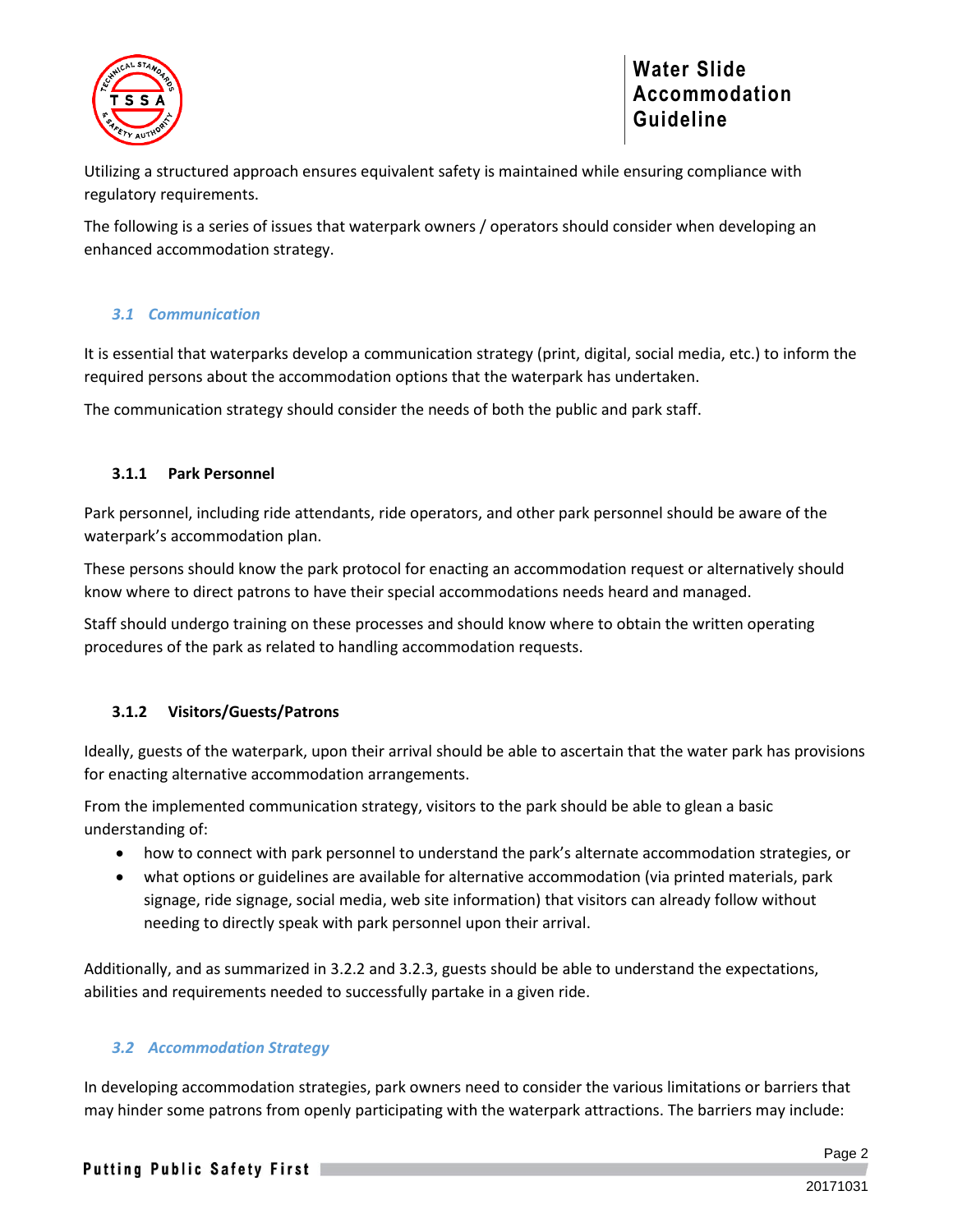

- physical barriers,
- barriers imposed via technical dossiers, technical manuals and or operating procedures
- barriers imposed by physics or ride dynamics
- disabilities or limitations related to the park guest

#### <span id="page-4-0"></span>**3.2.1 Access to the Ride**

The most basic barrier to participation would be that related to physical access to the ride. Park owner/operators could address access issues by:

- Removing existing barriers to access or
- Providing additional means of access for the rider.

The additional means provided could be in the form of physical changes to access such as;

- stairs,
- ramps,
- lifts or elevators

or access may address operational changes, such as;

- front of the line permissions, or
- alternate paths of access

#### <span id="page-4-1"></span>**3.2.2 The Ride Experience and Ride Expectations**

In devising rider accommodation strategies, the default approach tends to head toward defining the attributes required of an ideal rider (i.e. the required mental & physical attributes). This however may not be the most effective way forward.

It may be more desirable to specify the challenges or the demands that the ride will impose on the rider, and extract from those requirements, the skills, abilities and mental attributes that are needed to ride.

Park operators should consider creating a description of the ride, the experience, the challenges and demands that will be placed on the rider. The rider (or possibly the caregiver) should understand what elements would be experienced, such as:

- physical forces
	- o G forces, upper body forces, head/neck forces,
	- forces which require the rider to brace themselves
		- o what to brace and a general idea of how hard to brace
- inversion,
- darkness,
- wet, heat, cold,
- immersion in deep water(splash down pool)
- etc.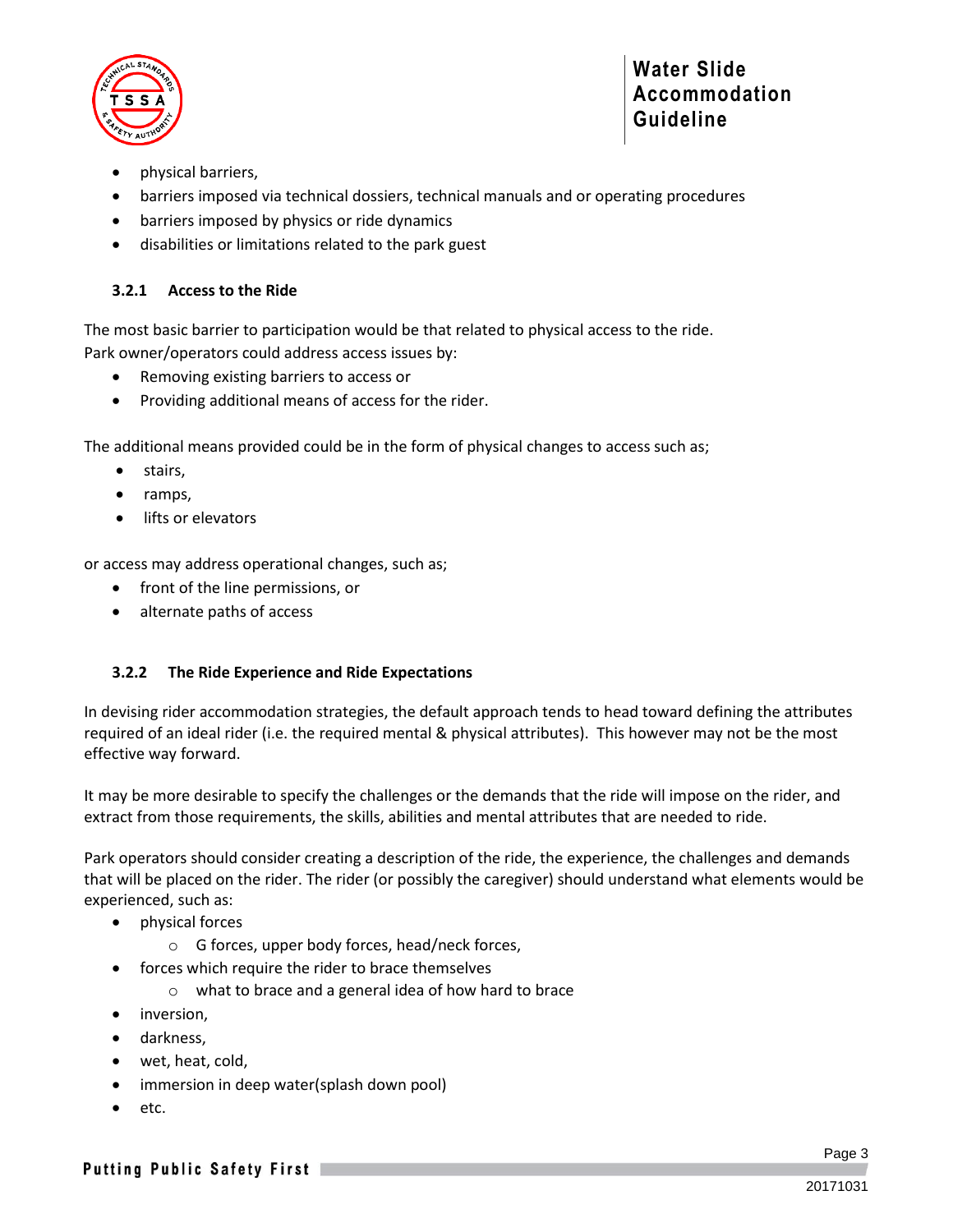

In making this type of information available, riders can self-assess their abilities to determine if the ride is suitable for them.

#### <span id="page-5-0"></span>**3.2.3 Abilities or Requirements to Ride**

Each ride requires an individual assessment. Consideration must be given to any demands created by the ride experience, as described above (3.2.2), that have implications for safety.

To respond to the demands of the ride experience and to ride safely, riders may rely on attributes such as:

- physical abilities,
- physical attributes (height, weight, girth),
- mental or cognitive abilities

For instance, fitting a restraint device, tolerating the dynamic ride forces, resisting temptation to self-extract are abilities riders may use to avoid serious injury due to bodily injury, ejection, or falling. However, often there are alternate ways to meet the demands of the ride, either as a common alternate mode of participation, or as a specific accommodation, for instance:

#### **Alternate Options to Accommodate:**

- alternate procedures or sliding positions
- supplementary restraint devices
- differently sized or shaped tubes, rafts or mats
- allowing tandem rider if appropriate
- allowing caregivers or additional attendants into the splash down area
- permitting the use of a lifejacket

Identifying these alternate options is the core of an accommodation plan. The resulting assessment and devised accommodation plan will clearly communicate to the riders who would like to ride which abilities they:

- **must possess** (absolute requirements), because there are no alternate options that safely respond to the demands of the ride experience, or
- **should possess** (more subjective requirements) to maintain a reasonable level of comfort.

Where a rider's limited ability infringes more on rider comfort than safety, the patron should be afforded input related to their threshold for discomfort.

If certain mental or cognitive ability is being sought as a prerequisite to safe participation, and this level of skill is typically associated with a certain age, but the current operating restrictions are using height as a proxy for age (and no other requirements for height exist), the accommodation plan should consider specifying a height requirement for "children". This would afford participation of adults who cannot meet the stature requirement, without any negative effect on safe participation.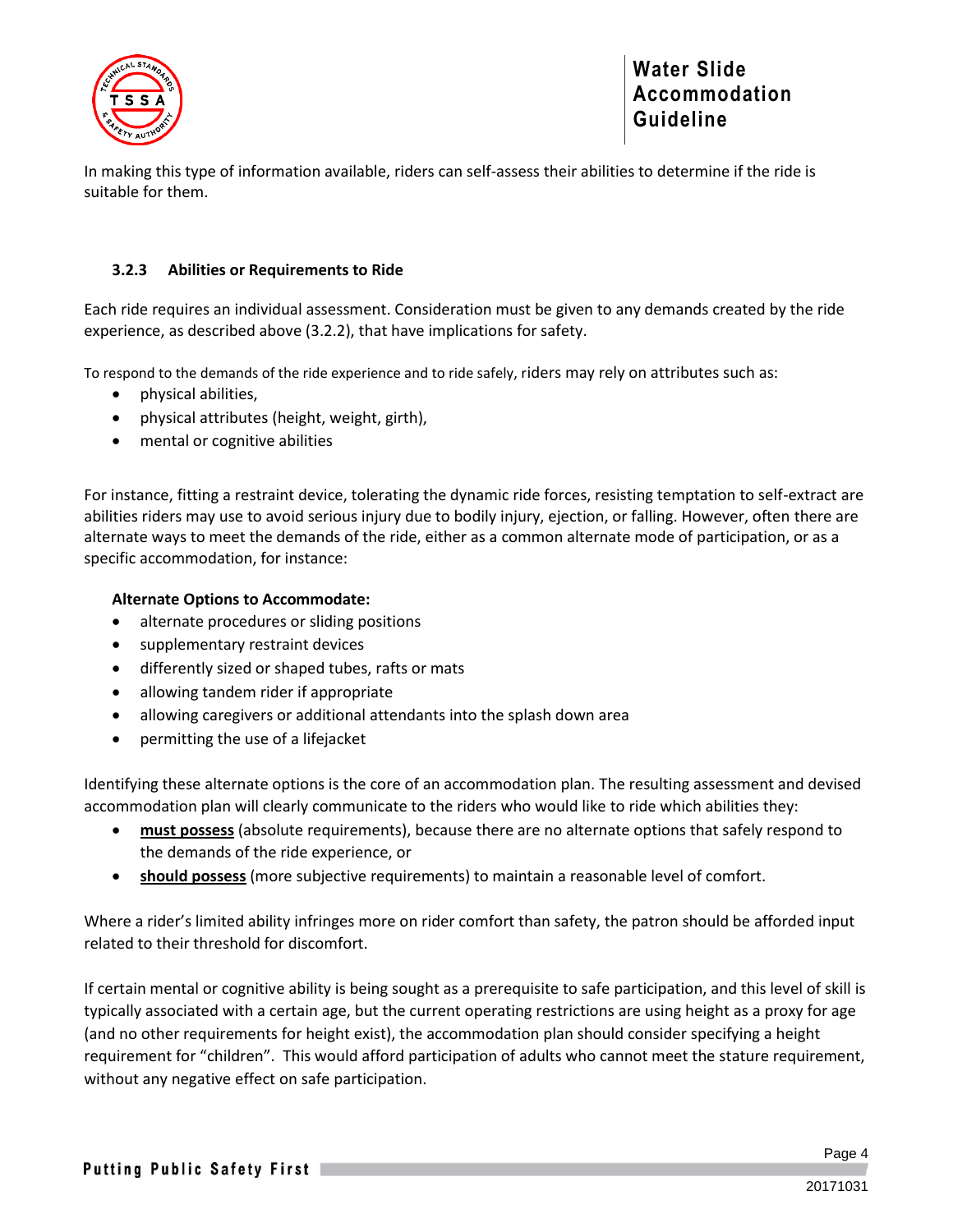

#### <span id="page-6-0"></span>**3.2.4 Essential Safety Requirements (ESR's)**

After completing the necessary risk assessments and their mitigations, the conclusions may require the application of specific safety requirements. It may be possible that certain parameters have a justifiable rational for their adherence to and consequently must be strictly observed to safely take part in the ride experience.

For example:

- riders height must fall within a given range
	- o rider not to exceed a defined clearance envelope
	- o rider to be certain size to be properly restrained within the ride or PCU
- riders weight must fall within a given range, or above or below a specific threshold
	- $\circ$  ride dynamics / ride physics necessitate a defined mass to safely ride

#### <span id="page-6-1"></span>**3.2.5 Operational Requirements**

Beside the already discussed rider abilities, some accommodation strategies may need to include provisions to deal with other **operational constraints,** such as;

- Loose articles
	- $\circ$  Devise means to deal with storage and return of artificial limbs / other medical devices/aids to the rider
- Number of attendant(s) / lifeguard(s).
	- o Assign additional staff to address the needs of an accommodated rider
- Dispatching Times
	- $\circ$  Change dispatching times or loading procedures to accommodate riders who may need uninterrupted use of the device for the duration of their ride

In developing an accommodation, it is possible that the accommodation may have some negative impacts on the "enjoyment" of other riders (for the duration of the accommodation) but do not affect safety. Some operational requirements may have been scripted more as operational efficiency requirements or customer service experience requirements, rather than have roots in safety. In this case other means or communications should be developed to address the consequences of the accommodation.

### <span id="page-6-2"></span>*4. Accommodation Conclusions*

In the development of accommodation strategies, ride owner/operators should work with other knowledgeable professionals, and use generally accepted methodologies such as risk analysis, to develop, test and validate their proposed accommodation strategies and to ensure that items such as ESR's are not overlooked or assumed nonessential.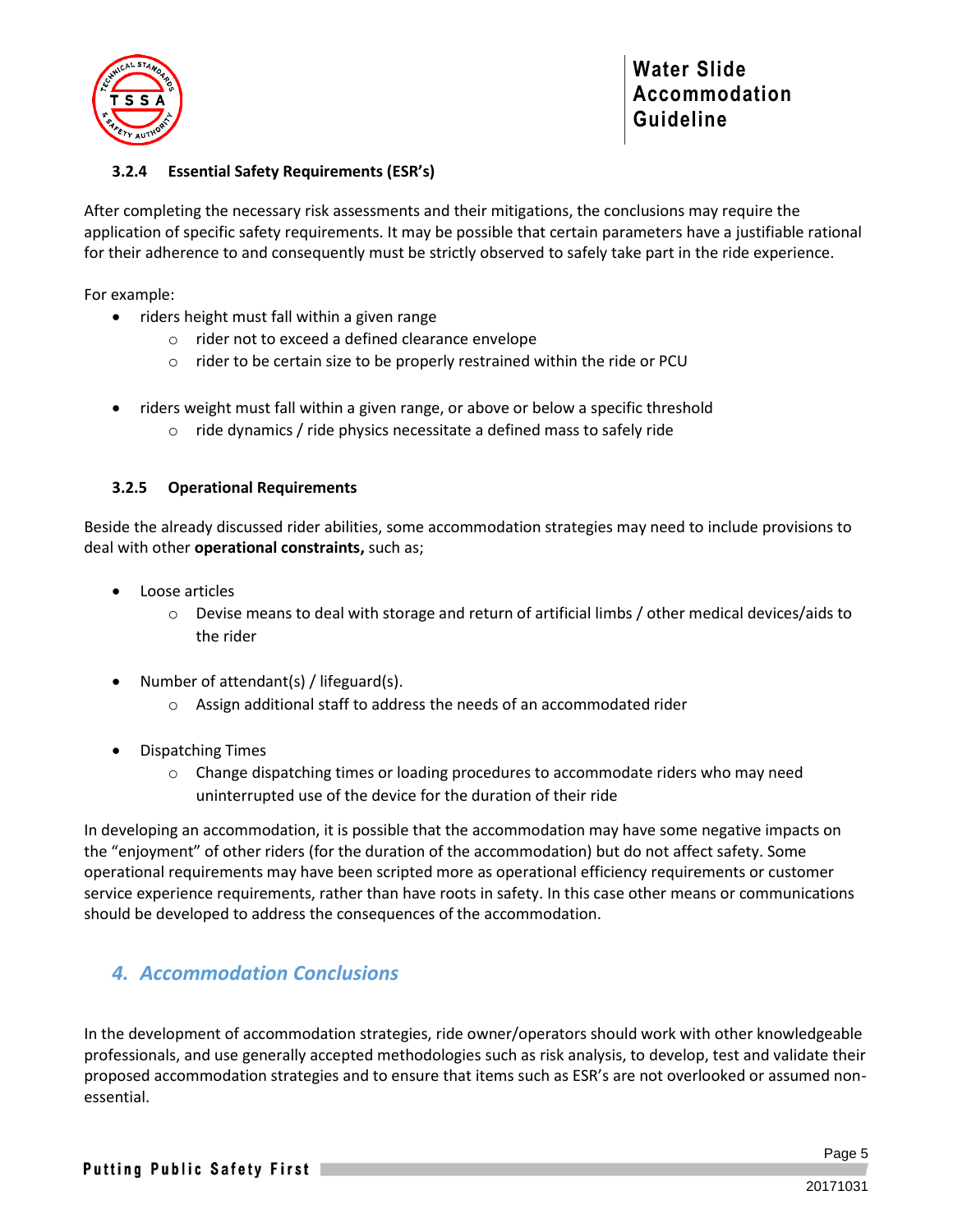

# <span id="page-7-0"></span>*5. Requirements for Updated Documentation*

After developing and vetting any alternative accommodation strategies, the conclusions of these accommodations should form part of

- the operational manuals and/ or
- the technical dossier (if required per the table below)

for a given ride/device.

The updating of the operational documentation and technical dossiers is necessary to;

- capture the defined practices and
- to maintain documentation in compliance with the regulations.

To facilitate the process of regulatory documentation update, the following table outlines the submission types based on the level of accommodation changes that need to be introduced. In all cases, the operational manuals at a minimum will require updates to reflect the implemented accommodation. The listed requirements for updating a ride's documentation is the minimum required to maintain regulatory needs while managing or minimizing regulatory burden.

| <b>Type of Submission</b> |                                             | Summary of Proposed Change / Proposed Accommodation                                                                                                                                                                                      |
|---------------------------|---------------------------------------------|------------------------------------------------------------------------------------------------------------------------------------------------------------------------------------------------------------------------------------------|
| Operational Change        | Level 1 change<br>No Submission             | Change to dispatching times / headway between riders during an<br>accommodation<br>Access to the device (excluding lift or elevator)<br>Additional attendants<br>Addition of communication                                               |
|                           | Level 2 change<br>Submission by Owner       | Allowance of tandem rider (as appropriate per device – ride path and<br>ride dynamics are not affected)<br>Allowance of person in splash down (attendant/caregiver)<br>Change to rider position (laying, sitting)<br>Wearing lifejackets |
|                           | Level 3 change<br>Submission by<br>Engineer | Allowance of Tandem Rider, change affects riders path / ride dynamics<br>Wearing lifejackets, if change affects riders path / ride dynamics of a<br>body slide                                                                           |